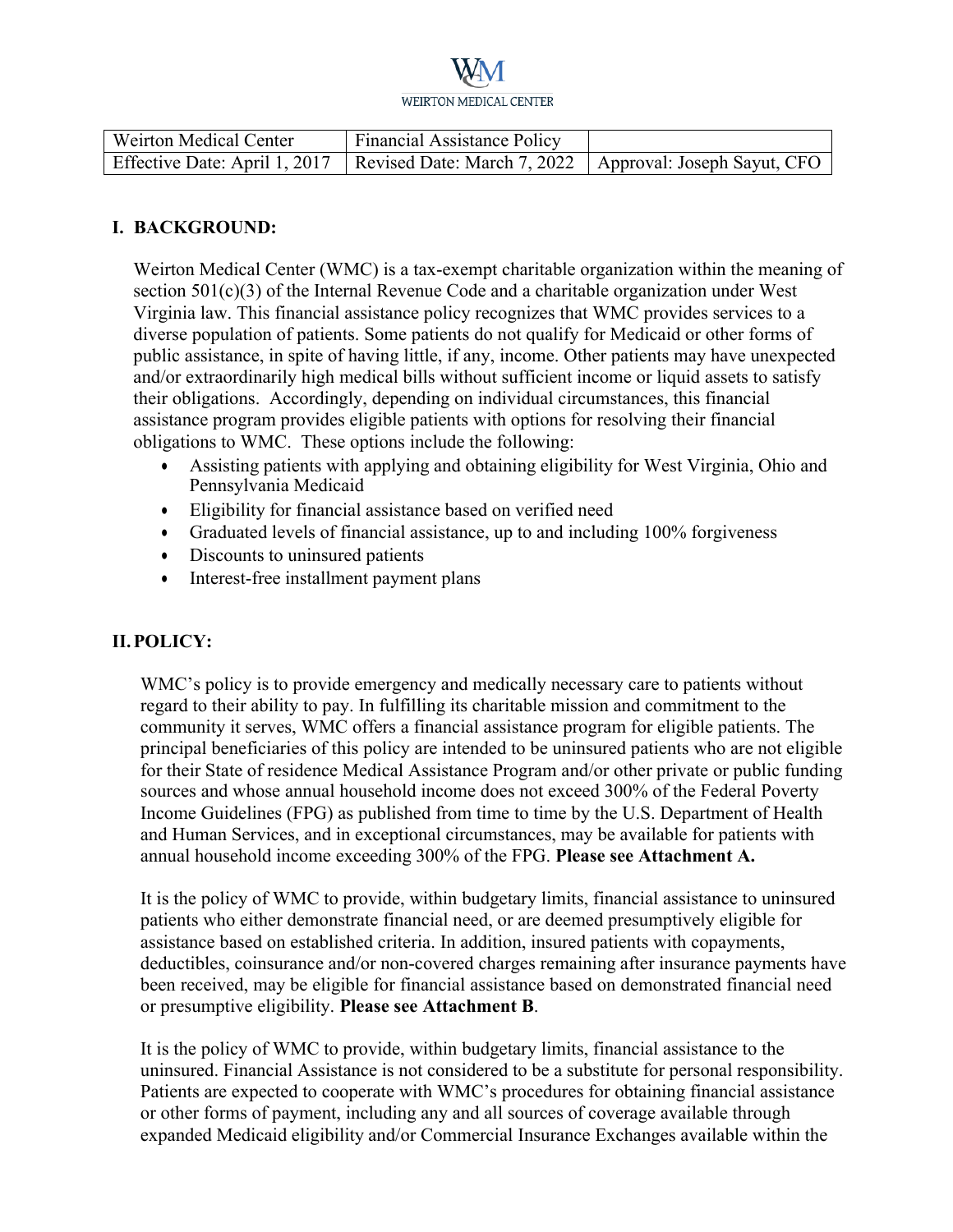| Weirton Medical Center | <b>Financial Assistance Policy</b>                                                        |  |
|------------------------|-------------------------------------------------------------------------------------------|--|
|                        | Effective Date: April 1, 2017   Revised Date: March 7, 2022   Approval: Joseph Sayut, CFO |  |

patient's State of residence or from the Federal Exchange, provided for in the Affordable Care Act. Patients are also expected to contribute to the cost of their care based on individual ability to pay.

A determination of financial assistance for a given patient will be revalidated every three (3) months. WMC reserves the right to amend this policy at any time.

#### **III. SCOPE:**

This policy applies to eligible healthcare services (described below) provided by WMC. Although WMC, with appropriate authorization, is willing to notify physicians who participated in the patients' care, it does not have the authority to waive or discount any charges from physicians who are not employed by WMC. Such notification does not obligate non-employed physicians to reduce or forgive patient balances for their professional services.

Any WMC patient, regardless of residency status and United States citizens, may be eligible for financial assistance. The granting of financial assistance shall be based on an individualized determination of financial need, and shall not take into account age, gender, race, social or immigrant status, sexual orientation or religious affiliation.

Financial Assistance will be considered only after all payment options have been exhausted by the patient. Those options include, but are not limited to, Medicaid within their State of residency and State and/or Federal Commercial Insurance Exchanges as applicable.

#### **III. DEFINITIONS:**

**EMERGENCY CARE:** Care or treatment for a medical screening examination and, when applicable, care for an emergency medical condition as defined by EMTALA.

**FINANCIAL ASSISTANCE (AKA Charity Care):** healthcare services that have or will be provided, but are not expected to result in cash inflows. Financial assistance results from WMC's policy to provide healthcare services free or at a discount to individuals who meet established criteria.

**HOUSEHOLD**: A household shall mean the patient, patient's spouse and all of the patient's children, natural or adoptive, under the age of eighteen who live at home. If the guarantor claims someone as a dependent on his/her income tax return, this person may be considered a dependent for purposes of financial assistance determination.

**HOUSEHOLD INCOME**: Wages and salaries before deductions, net income from selfemployment, social security, retirement income, unemployment compensation, royalty income, workers' compensation, disability compensation, pensions, strike benefits, public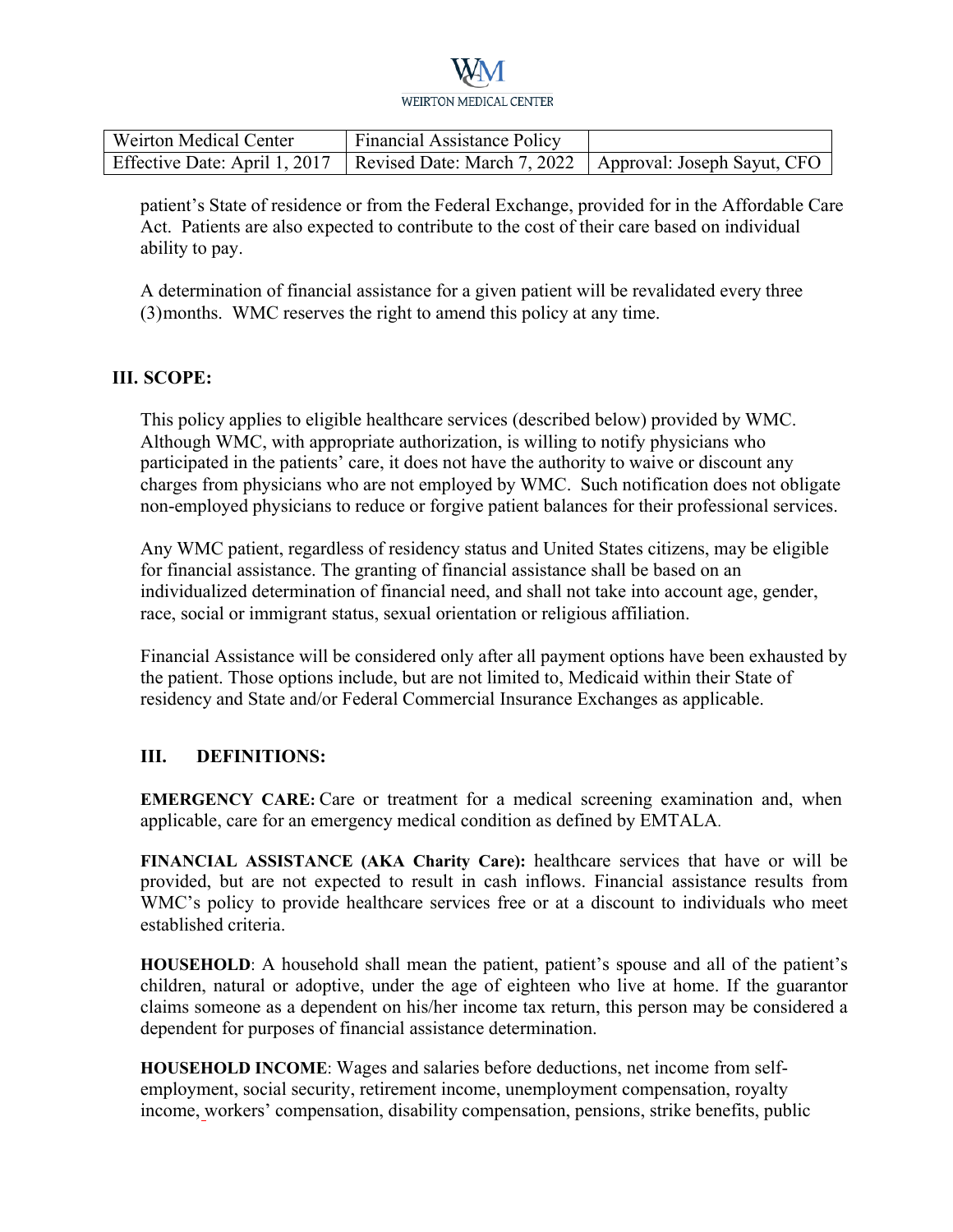| Weirton Medical Center | <b>Financial Assistance Policy</b>                                                        |  |
|------------------------|-------------------------------------------------------------------------------------------|--|
|                        | Effective Date: April 1, 2017   Revised Date: March 7, 2022   Approval: Joseph Sayut, CFO |  |

assistance, alimony, child support, dividends, interest, rental income, gambling and lottery winnings.

**MEDICALLY NECESSARY SERVICE(S):** A service that is reasonably expected to prevent, diagnose, prevent the worsening of, alleviate, correct or cure conditions that endanger life, cause suffering or pain, cause physical deformity or malfunction, threaten to cause or aggravate a handicap, or result in illness or infirmity. Medically necessary services shall include inpatient and outpatient services mandated under Title XIX of the Federal Social Security Act. Medically necessary services shall not include: (a) non-medical services, such as social, educational, and vocational services; (b) cosmetic surgery; canceled or missed appointments; (c) research or the provision of experimental or unproven procedures; (d) the provision of whole blood; provided, however, that administrative and processing costs associated with the provision of blood and its derivatives shall be payable; and (e) private room differential. The following are excluded: Guest Meals. Exceptions may be made subject to approval by the CEO or CFO.

#### **V. PROCEDURE GUIDELINES:**

#### **A. Services eligible under this policy**

For purposes of this policy, the following healthcare services are eligible for financial assistance consideration:

- 1. Emergency medical services provided in an emergency room setting.
- 2. Services for a condition which, if not promptly treated, would lead to an adverse change in the health status of the patient.
- 3. Non-elective services provided in response to life-threatening circumstances in a nonemergency room setting.
- 4. Medically necessary services, evaluated on a case-by-case basis at WMC's discretion.

NOTE: Pursuant to the Emergency Medical Treatment and Active Labor Act (EMTALA), patients presenting with an emergency medical condition who have either not had a medical screening examination, or have had such screening and remain unstable, will not have their care delayed pending initiation of any financial assistance process described herein.

#### **B. Eligibility Criteria for Financial Assistance**

- 1. In general, patients whose annual household income does not exceed 300% of the FPG, who meet the other criteria set forth in this policy, and who apply for assistance as required in section C below are eligible for financial assistance under this policy.
- 2. If a patient's annual household income exceeds 300% of the FPG, and the patient provides information to support extraordinary medical circumstances (e.g. terminal illness, exceptional medical bills and/or medications, etc.) he/she will be considered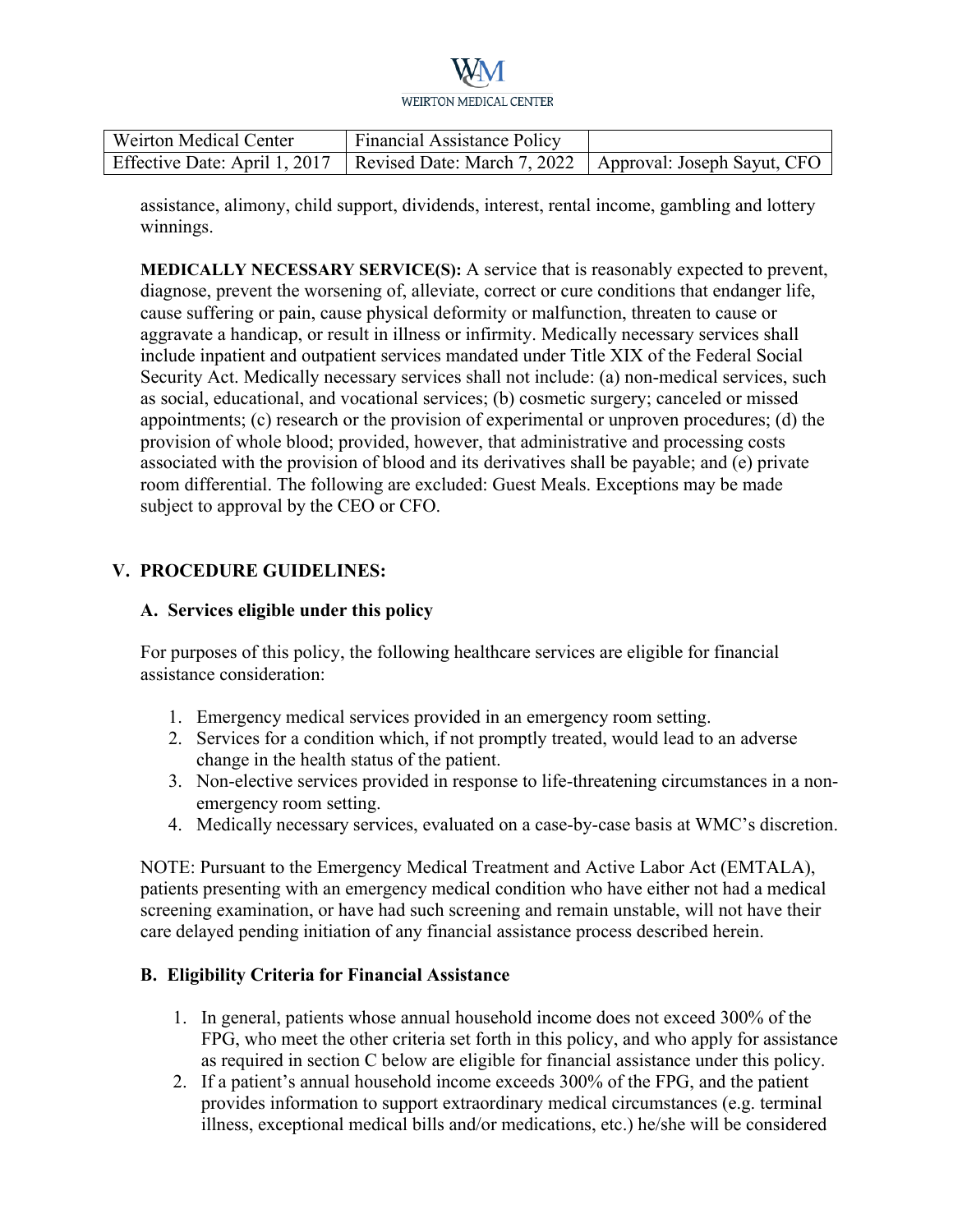| <b>Weirton Medical Center</b> | <b>Financial Assistance Policy</b>                                                        |  |
|-------------------------------|-------------------------------------------------------------------------------------------|--|
|                               | Effective Date: April 1, 2017   Revised Date: March 7, 2022   Approval: Joseph Sayut, CFO |  |

for assistance if 100% of the patient's liability exceeds 25% of the annual household income. All requests for exceptional circumstance review must be approved by the Director of Revenue Cycle.

3. If it is determined that a patient has existing financial assistance at another hospital, they will be referred back to that hospital.

### **C. Method of Applying for Financial Assistance**

- 1. To be eligible for financial assistance under this policy, individuals must apply for financial assistance and cooperate with WMC in determining whether or not he/she is eligible for assistance under this policy. An application and copy of this policy can be obtained online at https://www.weirtonmedical.com/patients-visitors/financial.php
- 2. Information can be requested in writing by mail or by visiting the Financial Counselors at Weirton Medical Center, 601 Colliers Way, Weirton, WV 26062 or by calling 304-797-6042, option 3.
- 3. The financial counselor will discuss with patients their individual financial circumstances and obtain from them a completed and signed Financial Assistance application, along with copies of proof of income. Proof of income includes, but is not limited to, their most recent federal tax return, W2s, pay stubs, Social Security award letter, unemployment letter, bank statements. Patients will also be required to provide photo identification, proof of application for Medicaid and/or Commercial Insurance through the Insurance Exchange within their State of residence.
- 4. The financial counselor will determine the level of assistance based on proof of income documents provided.
- 5. Financial Assistance applications are to be submitted to the following office:

Weirton Medical Center ATTN: Financial Counselors 601 Colliers Way Weirton, WV 26062

Financial Counselor Physical Location: WMC Hospital Main Lobby Elevator to Level 1 Financial Counselors office to the left

6. Before WMC initiates extraordinary collection activities, the Financial Assistance Application, along with supporting documentation as required, must be completed and received by WMC within 120 days from the date the patient was initially billed. If and when WMC exercises its right to pursue extraordinary collection activities, the patient has an additional 120-day period from the date such activity was initiated in which to submit a Financial Assistance Application.